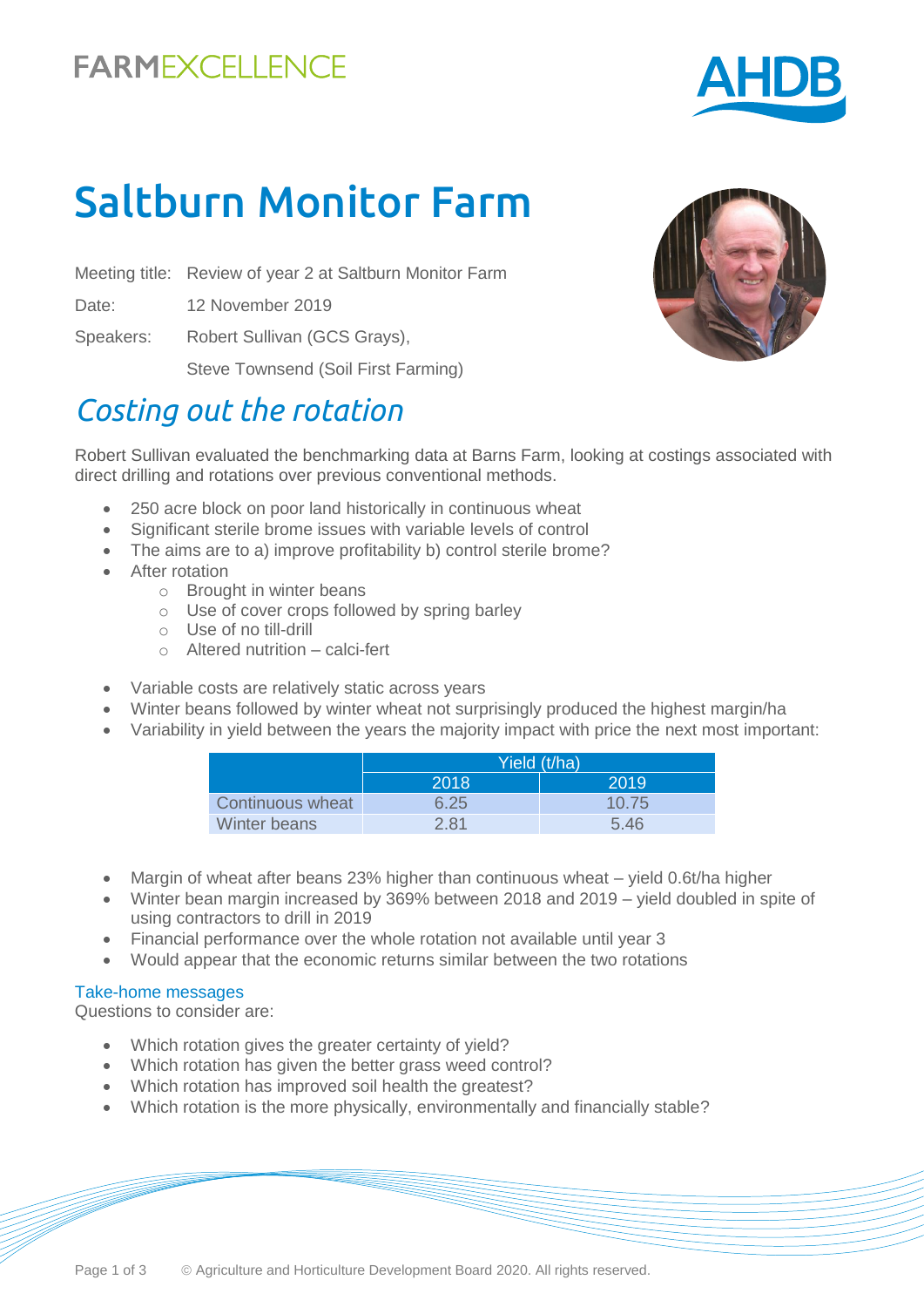## **FARMEXCELLENCE**



### Further information

• [Farmbench](https://ahdb.org.uk/farmbench)

# *Cropping and soil management*

Steve Townsend discussed key areas related to cropping and soil management

#### Take-home messages

- Cover cropping can capture, fix and recycle nutrients left over from the previous crop, rather than being leached away
- Improve soil structure by root penetration at different depths, which is subject to the species used. Channels created by the roots open up the soil allowing free movement of air and water through the soil profile, even breaking up compacted layers at depth
- Protect the soil from erosion by water and wind by holding soil in place by root and foliage growth
- Help to suppress weed growth by direct competition
- Create a large biomass of organic matter which, when returned to the soil, will over time release nutrients to the following crops and improve soil structure
- Aid in increasing the quantity of bacteria, earthworms, fungi, insects in the soil over time by having a growing crop and increased organic matter available for more of the year. This will then speed up the breakdown of the organic matter and the release of nutrients
- Potential to save on spring cultivation costs by direct drilling following a cover crop
- Encourage farmland wildlife by creating autumn cover and a food source for insects and birds

#### Further information

- For more information on cover crops, visit [ahdb.org.uk/cover-crops](https://ahdb.org.uk/cover-crops)
- [Research project 21140009: Maximising the benefits of cover crops through species selection and crop](https://cereals.ahdb.org.uk/publications/2017/january/11/maximising-the-benefits-from-cover-crops-through-species-selection-and-crop-management-(maxi-cover-crop).aspx)  [management \(Maxi cover crop\)](https://cereals.ahdb.org.uk/publications/2017/january/11/maximising-the-benefits-from-cover-crops-through-species-selection-and-crop-management-(maxi-cover-crop).aspx)
- [Cover crops in conventional rotations](https://cereals.ahdb.org.uk/publications/2017/january/11/maximising-the-benefits-from-cover-crops-through-species-selection-and-crop-management-(maxi-cover-crop).aspx)
- [Measuring and managing soil organic matter](https://ahdb.org.uk/knowledge-library/measuring-and-managing-soil-organic-matter)
- [Taking cover crops on farm](https://ahdb.org.uk/news/taking-cover-crop-research-on-farm)
- To find out more about the cover crop demonstrations at Strategic Cereal Farm East, see [ahdb.org.uk/farm-excellence](https://ahdb.org.uk/farm-excellence)

### AHDB resources

- Understand your business costs with AHDB's benchmarking tool Farmbench at [ahdb.org.uk/farmbench](https://ahdb.org.uk/farmbench)
- Monitoring tools are available at [ahdb.org.uk/tools](https://ahdb.org.uk/tools)
- Sign up to market information and research newsletters at [ahdb.org.uk/keeping-in-touch](https://ahdb.org.uk/keeping-in-touch)
- Find out what's going on at other Monitor Farms and Strategic Farms at [ahdb.org.uk/farm-excellence](https://ahdb.org.uk/farm-excellence)
- All AHDB events can be found at [ahdb.org.uk/events](https://ahdb.org.uk/events)
- For guidance on how Brexit will impact your business, see [ahdb.org.uk/brexit](https://ahdb.org.uk/brexit)